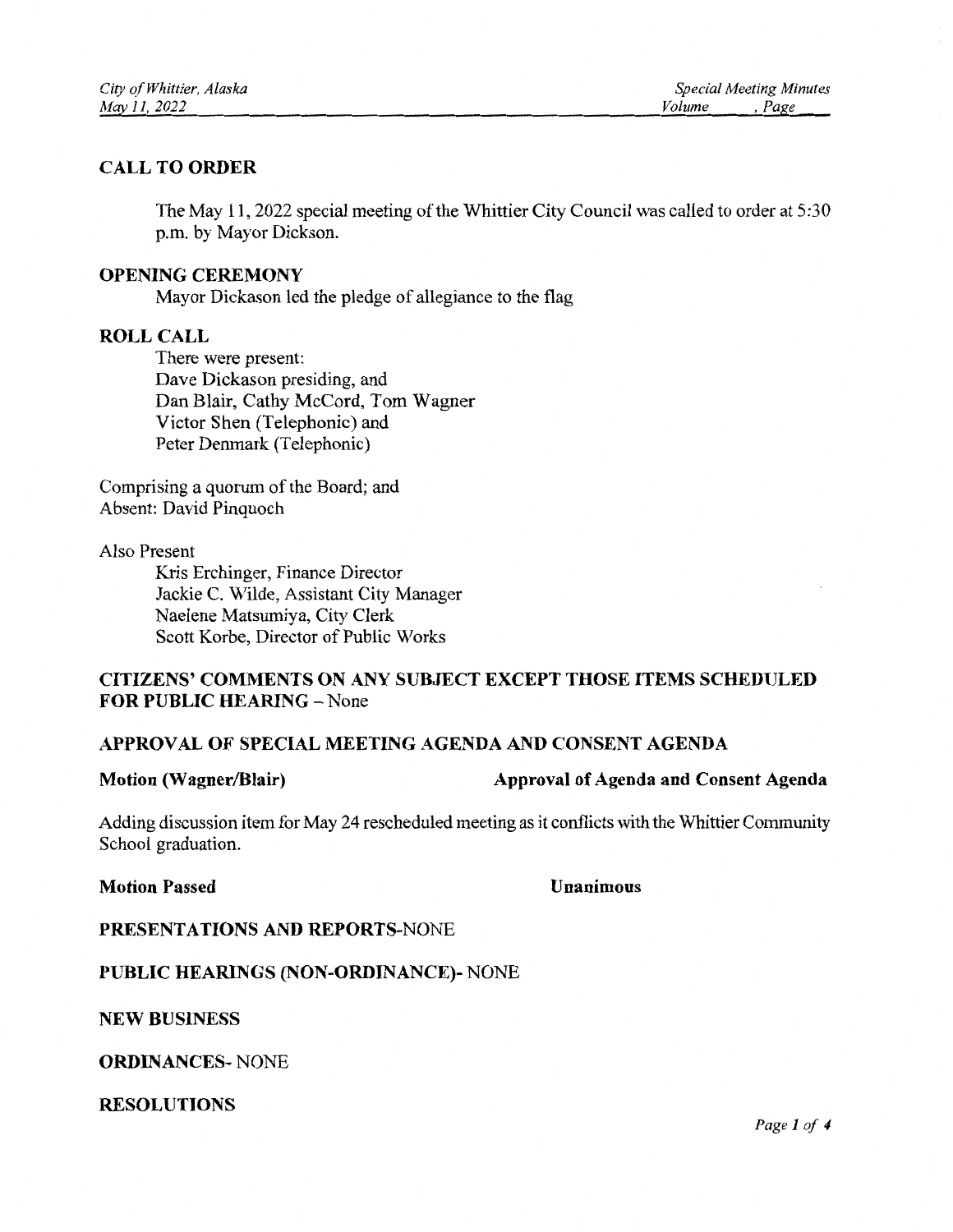### **Motion (Blair/Wagner)**

**RESOLUTION 2022-017 - A Resolution Of** The City Council Of The City Of Whittier, Alaska, Approving Emergency Repairs To Road And Storm Drain Systems Resulting From Abandoned Federal Infrastructure In An Amount Not To Exceed \$100,000, And Appropriating Funds

**ERCHINGER** explained that GMC is around various parts of the City conducting earthquake repairs from the November 2018 earthquake and in the process of doing the repairs, old infrastructure was identified. Stated that the City is asking for up to \$100,000 for mitigation efforts. Explained that roads are not usually covered by insurance especially roads with preexisting conditions such as this. **ERCHINGER** also disclosed that these repairs will not be covered by the state either. **ERCHINGER** described the 3 items that were identified; a wooden fuel tank, a steam line, and a sinkhole that could potentially contain more outdated and abandoned infrastructure speculating on the size of the hole. Stated that the City is expecting roughly \$50,000 of additional cost to the contract to ask the contractors to resolve these issues while on site. Stated the importance of removing it now as costs to resolve it in the future will be exponential. Asking Council to appropriate \$100,000 in the event of running into additional challenges. **ERCHINGER** concluded by saying time is of the essence.

**BLAIR** asked how the road repairs are being covered. **ERCHINGER** responded that this is not a budgeted item and that funding will come from general fund via Major Repair and Replacement fund as the City was not anticipating it. Updated the Council that there is currently \$1.4 million in the account. **ERCHINGER** mentioned to the Council that the State does not cover contingency costs because when the City went out to bid, the State agrees, up front, what they're going to pay for. Stated that even if there was contingency, there still would have been additional costs that Council will have had to approve.

**BLAIR** asked about the accumulation of the \$1.4 million in the account. **ERCHINGER**  responded by mentioning the City's account with UBS for general fund related equipment and infrastructure and the resolution that was brought in front of Council that essentially approved to liquidate the UBS monies in that account and move them into the City's general fund with specific designations that require Council approval in order to be spent.

**KORBE** reiterated the situation the Council and the abandoned infrastructure that were discovered. **MCCORD** asked if there are any residuals in the earth from the abandoned fuel tank. **KORBE** responded that there are residual hydrocarbons at the site hat are being tested and cited by the Alaska Department of Environmental Conservation (DEC). Stated that this has happened in Whittier in the past. **WAGNER** asked if GMC will be the contractors for repairs next spring or will the project go out for bid again. **KORBE** stated that the goal is to have a shovel ready project by 2023 and to seek as much funding. Working with CRW in preliminary stages of project design.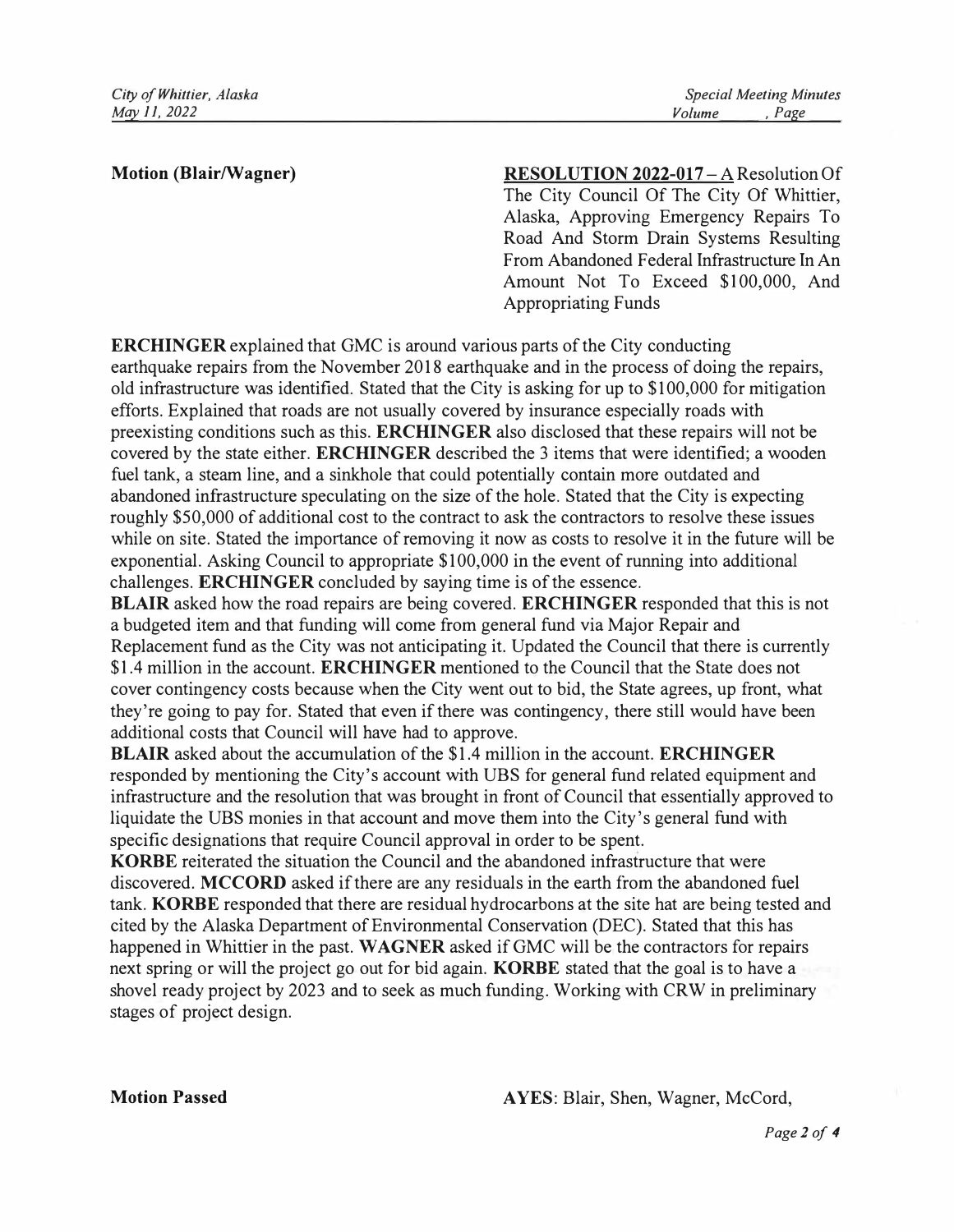Denmark, and Dickason **NAYS: NONE** 

### **Motion (Blair/Wagner)**

**RESOLUTION 2022-018-** A Resolution Of The City Council Of The City Of Whittier, Alaska, Authorizing An Additional Payment Of \$63,800 Under Duress, To The United States Army Corps Of Engineers, In Addition To The Previously Authorized \$165,000, And Appropriating Funds

**ERCHINGER** gave history on the City's Relationship with the US Army Corps Of engineers and the land transfer project at the head of the bay. Reminded Council of the early stages of the process to prepare the land at the head of the bay for disposal. Explained that in 2018 the City contributed \$112,000 to the US Army Corps of Engineers for various testing and feasibility studies. Explained that in 2018, the Army Corps appraised the land and as a result, made the decision to sell the property to the City. The Army Corps wrote a letter to the City outlining the diminished cost of the property at the time. ERCHINGER stated that the Council approved the purchase of the land, deed was signed, Corps stated they've received approval for transaction. Stated that there was a delay but no indication for any concern. As the delay went on, the City utilized legal counsel and was informed that those responsible in DC were not prepared to sign the deed as the appraisal was too old. **ERCHINGER** gave insight as to best course of action, which is to pay the cost mentioned in the resolution so that the deed is transferred to the City. Stated it is critical for the project at the head of the bay. **BLAIR** stated that the increased value is 40% higher. Asked when the appraisal Done. **ERCHINGER** responded that most of the money Was spent on studies on contamination. BLAIR stated it sounds like they're trying to get more of their remediation costs Out of us under the guise of a reappraisal. WAGNER stated the City needs to move on this. DICKASON asked what could the path be with legal counsel. ERCHINGER replied that the options are the City could conduct it's own appraisal, submit it to DC, but it will continue to delay the project and it is not beneficial for the City of Whittier. BLAIR asked if we can anticipate that they will move forward. **ERCHINGER** replied that the City can do everything on our end to facilitate the process, cannot speak on behalf of the US Army Corps of Engineers.

#### **Motion Passed**

AYES: Blair, Shen, Wagner, McCord, Denmark, and Dickason **NAYS: NONE** 

## **Other New Business Items**

B. Discussion of Rescheduled May 24, 2022 Meeting as it conflicts with the Whittier Community School Graduation.